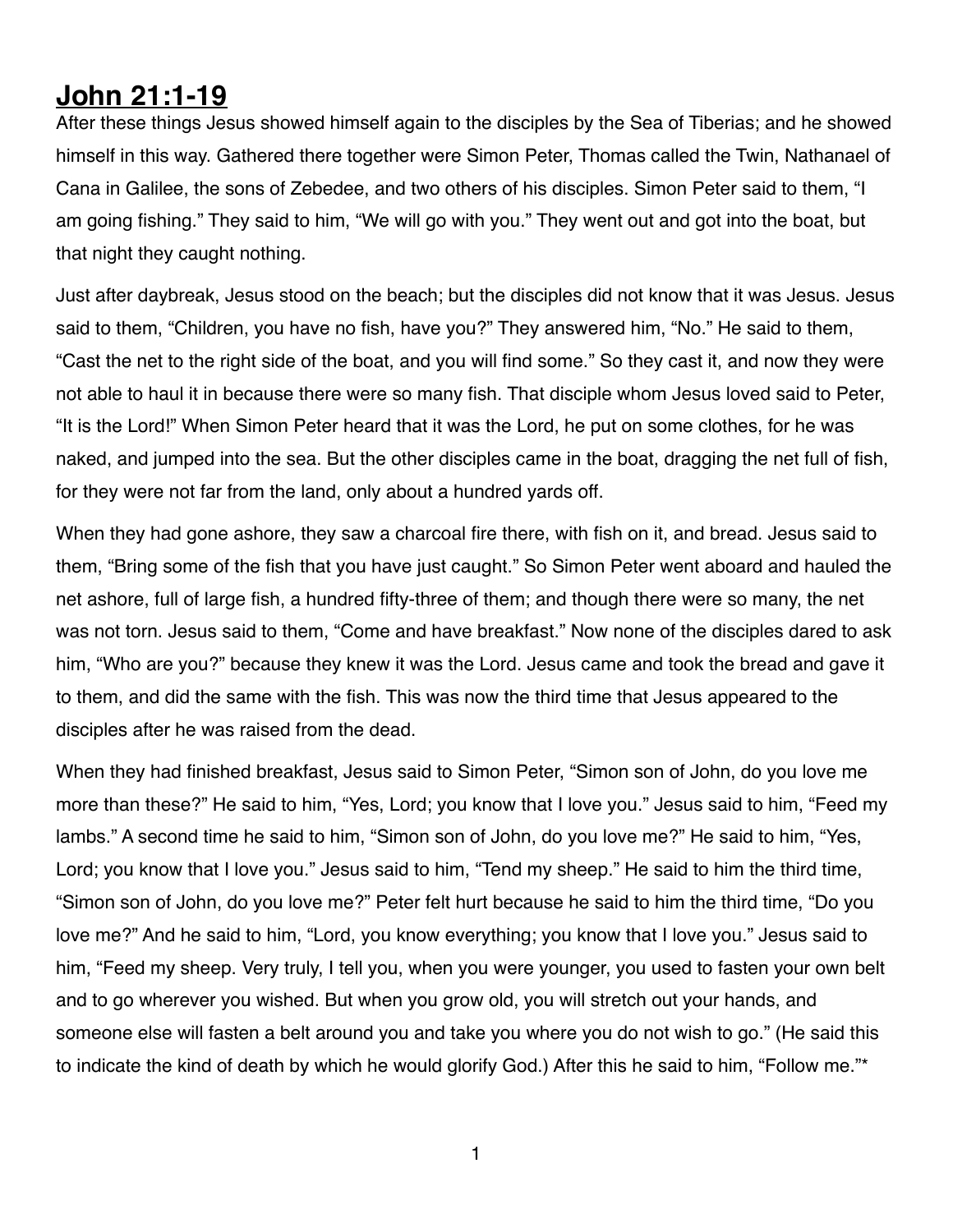## **The Burden of Shame** - May 1, 2022

*John 21:1-19*

Why do we need Christ? On the one hand, you may be surprised that I am asking such a question, especially coming right after Easter. At the same time, this may be the best time to ask why we need him. We find ourselves in this Easter season. The risen Christ is alive. He is appearing at unexpected times and in unexpected ways to his followers. Scripture tells us that he was not always recognizable at first, but he was very much real. He ate and drank. In today's passage from John, Jesus is even cooking a meal. Who knew that he was also a chef!

These post-resurrection appearances serve many purposes. Of course they are proof to Jesus' followers that he is alive, confirming everything he said about himself. You may wonder why Jesus did not appear to the people who arrested him, tried him, and killed him. Wouldn't that have been something! Or would it? After all, Jesus spent three years in Israel preaching, teaching, and healing. People had plenty of time to make up their minds about him. Some believed. Many did not. We certainly know in our own time that there are millions of people who have false beliefs about our last election. The Russian media is pumping lies about Ukraine to their own people. If you have been conditioned to reject truth of any kind then you will not see it even if it walks in and slaps you in the face. Consider if Jesus really had appeared to his opponents. Would they really believe it was him? Would they suddenly change their minds and become his followers? Would they apologize? Of course not. Instead, they would do their best to deny Jesus was alive. They would try to go after his followers and make them keep quiet. How do we know this? Because that is exactly what happened once the Christian movement started rolling.

No, Jesus was going to waste his time trying to convince his enemies he had conquered death. Instead, what he needed to do was to breath life into the people who were going to build his church.

Consider, however, that Christ's task was twofold. Yes, he offered proof to his followers, but more importantly, he had to rebuild relationships with them.

What do I mean by that? How could Jesus have a bad relationship with his disciples? But think about it. Jesus' crucifixion did far more than kill him. Rather, it also nearly killed the movement he started.

We need to put ourselves in the shoes of the disciples. We need to think about their feelings leading up to Jesus arrest and then how they felt after his crucifixion. Yes, when the risen Christ met with his followers in person, I'm sure they were overjoyed to see him. But what if I said they not only felt joy, they also felt shame.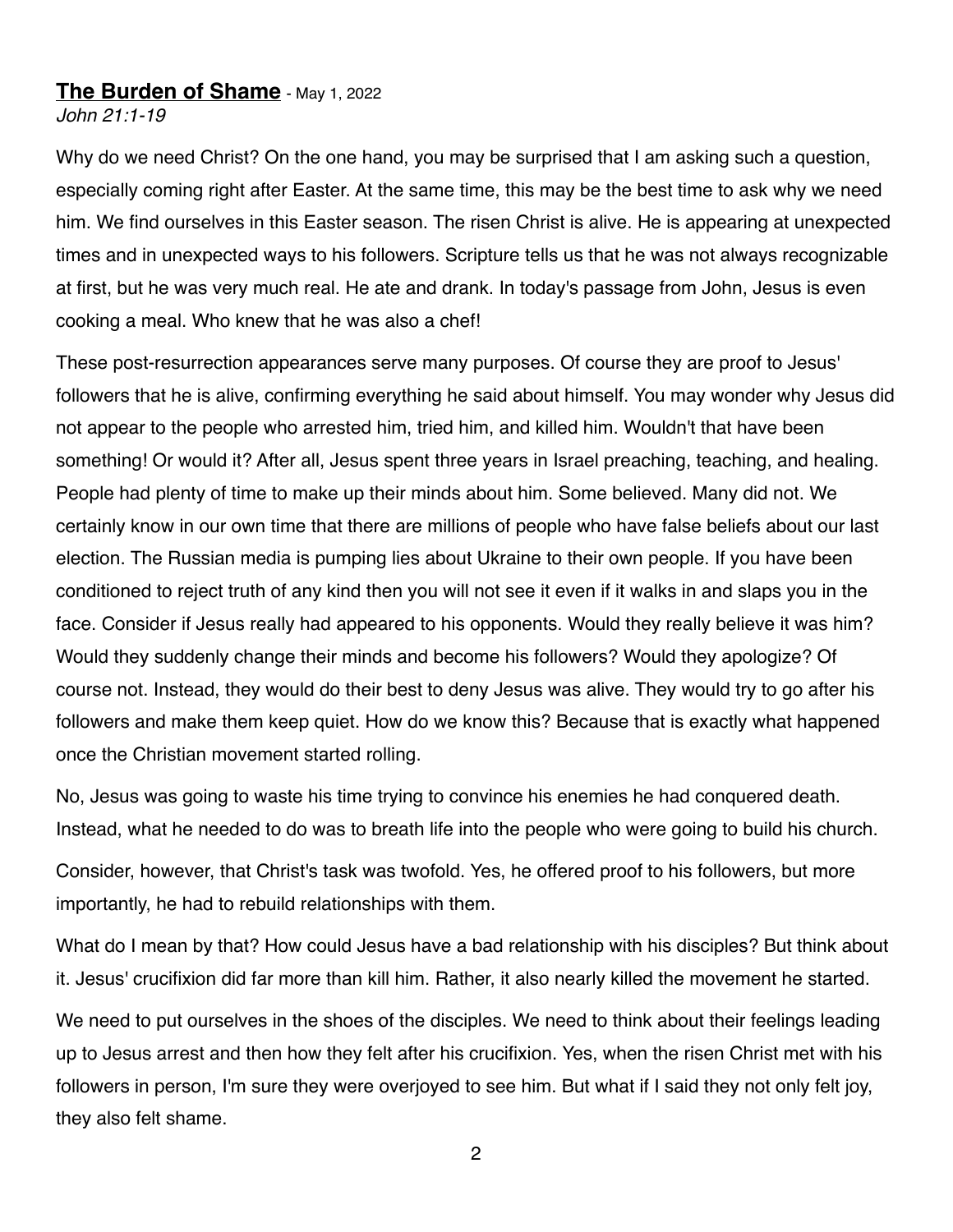Yes, the disciples must have been ashamed of themselves and with good reason. Jesus was alive, just like he said he would be, yet they had not really believed him. Jesus was alive, but they all ran away from him and he knew it. Jesus knew perfectly well who was present as he suffered and it very definitely wasn't them. Moreover, when they heard the first reports from Mary that the tomb was empty, they did not automatically conclude Jesus was alive. They had no idea what to think.

They were ashamed of themselves. Shame is much stronger than guilt. They knew they were guilty of ignoring Jesus and running away from him when he needed them most. They knew they were guilty of denying his resurrection. However, as today's passage shows us, they were also ashamed because shame is associated with bad internal feelings. When you are ashamed, you think poorly of yourself. When you are ashamed you feel powerless. When you are ashamed, you want to give up and quit.

How would that look? Jesus is alive and his followers are too ashamed to go out and build the church. Well, that is almost what happened.

In today's lesson, Peter and six other disciples decide to go fishing. Mind you, they had all seen the Lord alive again but clearly that was not any kind of motivation for them. Jesus spent three years with them, teaching them, training them, preparing them. His resurrection should have spurred them on to go forth and spread the good news about Jesus. He was alive! His teachings were vindicated! The Good News was real!

But instead, they went fishing. No church, no preaching, no sharing about their Lord. They went fishing because frankly, they were ashamed of themselves.

Shame, friends, is a powerful emotion. It is much greater than feeling guilty. We feel guilt when we have done something wrong, either to ourselves or someone else. Guilt is a natural feeling because we have all hurt ourselves or others at different times in our lives. The Prayer of Confession is our way of admitting our guilt, getting it out in the open, letting God know we are aware of what we have done and we cannot ignore it. We confess, we admit our sin, and then we are forgiven and free to try again. Guilt for Christians is an emotion which should diminish over time. We should be learning from our guilt to not repeat our sins and errors. The less we repeat, the closer we grow to God. No one will be perfect, of course, but we learn and change for the better.

Shame, on the other hand, is guilt directed inward. We not only feel bad about whatever wrong we have done, we make ourselves feel badly about ourselves. We make ourselves feel worthless and unworthy.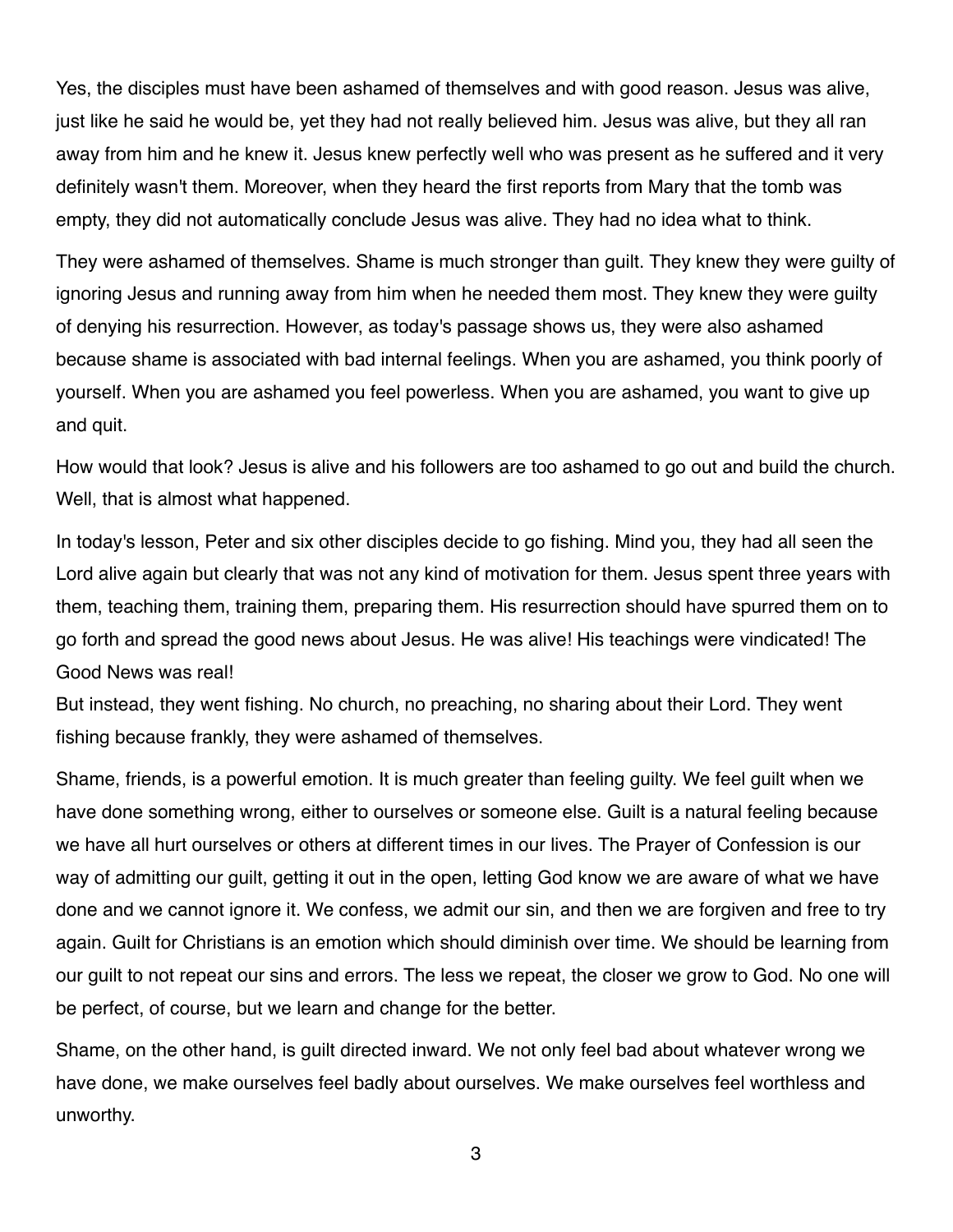Peter went fishing. Isn't that strange? I mean he and the other disciples had all seen the risen Lord not once, but on several occasions. Shouldn't they be excited? Shouldn't they be eager to get out and spread the Good News? Shouldn't they be confident in the truth of their message?

The answer, of course, was no. Apparently the last thing Jesus' disciples wanted to do was talk about Jesus. I imagine in fact that contrary to being excited about Jesus being alive, they may well have felt depressed. Scripture tells us that when Jesus appeared to his followers, they seldom recognized him at first. I wonder whether they didn't recognize him because they couldn't recognize them or, more likely, didn't want to recognize him.

What happens when we deny the truth? We avoid any reminders of it. We become resentful toward the truth-tellers. We pretend and shout "fake news." I imagine that for the disciples, Jesus' resurrection appearances were actually painful for them. After all, the risen Christ was an obvious reminder that they had failed their friend. They abandoned him. They didn't want to believe him. Yet here he is, again and again.

Now we, 2000 years later, might very much want to meet Jesus in person. There are many would would love for him to walk into our sanctuary. But the disciples were overcome with shame and they felt unworthy to spread the Good News to anyone. So they went fishing.

Funny thing about their fishing trip, they caught nothing. Perhaps that made them even more ashamed! They failed at following the Lord. Now they were failures at their old occupation. Could they, could Peter, do anything right?

Then to top it all, they head back to shore and see Jesus again. What does Peter do? Well he's further shamed because he's naked and sees Jesus, the man he denied three times. So there's poor Peter, guilty of denying his Lord, guilty of not catching fish, and guilty of being naked in public. What else could he do but jump in the lake? Perhaps a part of him even wished he would drown. The last thing Peter wanted to do was to meet Jesus.

But the time to meet Jesus had come and there was no avoiding it. In his heart, Peter was prepared for the worst. He was prepared to hear Jesus condemn him in front of the others. He was prepared to separate himself from the other disciples and never see them again.

And so they talked.

However, when Jesus spoke to Peter, it was nothing like he expected at all. Far from reminding Peter of his guilt, Jesus instead relived Peter and the others of their burden of shame.